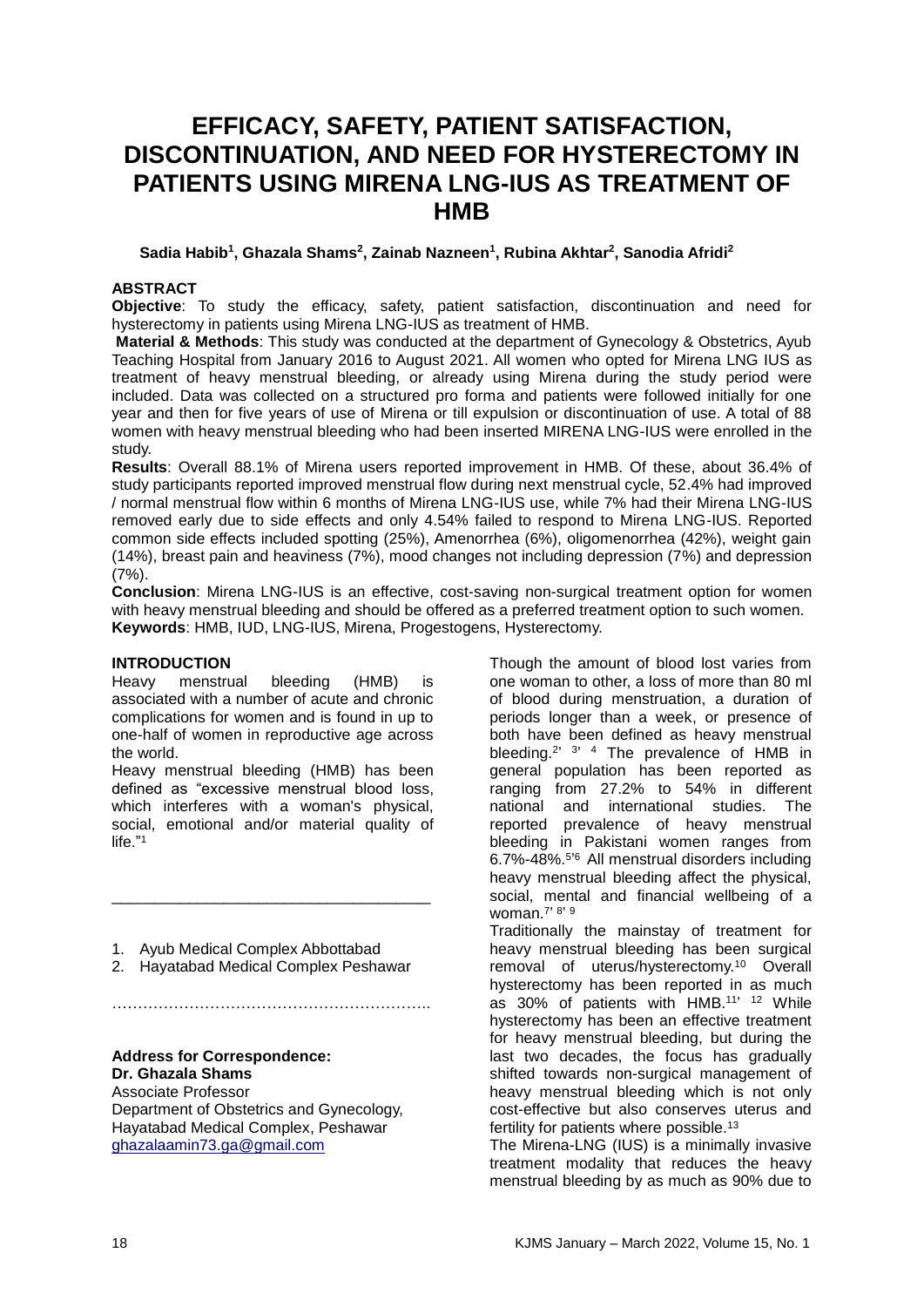its progestogenic effect on the uterine endometrium. Ever since it was introduced in 1977, published data indicates to its utility as a cost-effective and safe non-surgical treatment modality in the treatment of heavy menstrual bleeding.<sup>14</sup>The use of LNG(IUS) has been associated with an improved and better quality of life for patients with HMB. 15

The use of Mirena LNG-IUS is gradually increasing in women in low resource countries, though the over-all use of this device is sparse in general population specifically due to its cost.

As far as contraceptive use is concerned, due to the high cost and the presence of cheaper methods of contraception such as barrier methods, oral contraceptive pills and the copper-T device, Mirena is not recommended for the purpose of contraception alone in the general population unless indicated for a medical reason.

This study was conducted with an aim to study the efficacy, safety, patient satisfaction, discontinuation and need for hysterectomy in patients using Mirena as treatment of HMB. In view of paucity of relevant literature from our region, we hoped to find and establish baseline patterns of its effectiveness in our region.

#### **MATERIAL AND METHODS**

This study was conducted at the department of Gynecology & Obstetrics, Ayub Teaching Hospital from January 2014 to August 2019. All women who opted for Mirena LNG IUS for heavy menstrual bleeding in this period were included in the study. Data was collected on a structured pro forma and patients were followed initially for one year and then for five years of use of Mirena or till expulsion or discontinuation of use.

A total of 88 women with heavy menstrual bleeding who had been inserted MIRENA LNG-IUS were enrolled in the study after taking an informed consent. The aim and

objectives were also explained to women enrolled in the study. Mirena users were interviewed by using a structured proforma to collect details and they were followed during 1- 5 years of duration of use, or up till either expulsion of the Mirena LNG-IUS, discontinuation of use or need for alternate treatment options e.g., surgery.

#### **RESULTS**

The mean age of the patients (n=100) in this study was 38.65±5.84years as shown in Table No. I. Majority of the patients 50 (50%) belonged to the age group 36-45years, most of the women were postgraduates 47(47%), doctors by profession 37(37%) and the bulk of study participants 65(65%) belonged to middle socioeconomic status. Almost all the women 89(89%) were multiparous and without any medical or gynecological comorbidity while only 04(4%) women had medical comorbidities and 7(7%) had other gynecological problems like fibroids. Regarding Mirena use, most of the women 73 (73%) had been using Mirena both for contraception and control of HMB. The rest of the Mirena users (23%) used Mirena as a

treatment modality for heavy menstrual bleeding only. Most common side effect among the patients was spotting occurring in 22(22%) of women while 93(93%) patients had no complication with Mirena use. Improvement in HMB was seen in majority of the patients (56%), within 3-6 months, while only 11(11%) patients had no improvement in bleeding as can be viewed in Table No. II.

Overall efficacy of LNG-IUS was >89% in our study, as is illustrated in the Fig No. I and in only 04(4%) patients, hysterectomy had to be performed while in 07 (7%) patients Mirena-LNG IUS had to be removed earlier due to the side effects.

| Table I: Mean age of the patients |  |  |                      |  |                 |
|-----------------------------------|--|--|----------------------|--|-----------------|
| Variable                          |  |  | Minimum Maximum Mean |  | Std. Deviation  |
| Age of the patient 100 27.00      |  |  | 50.00                |  | 38.6500 5.84544 |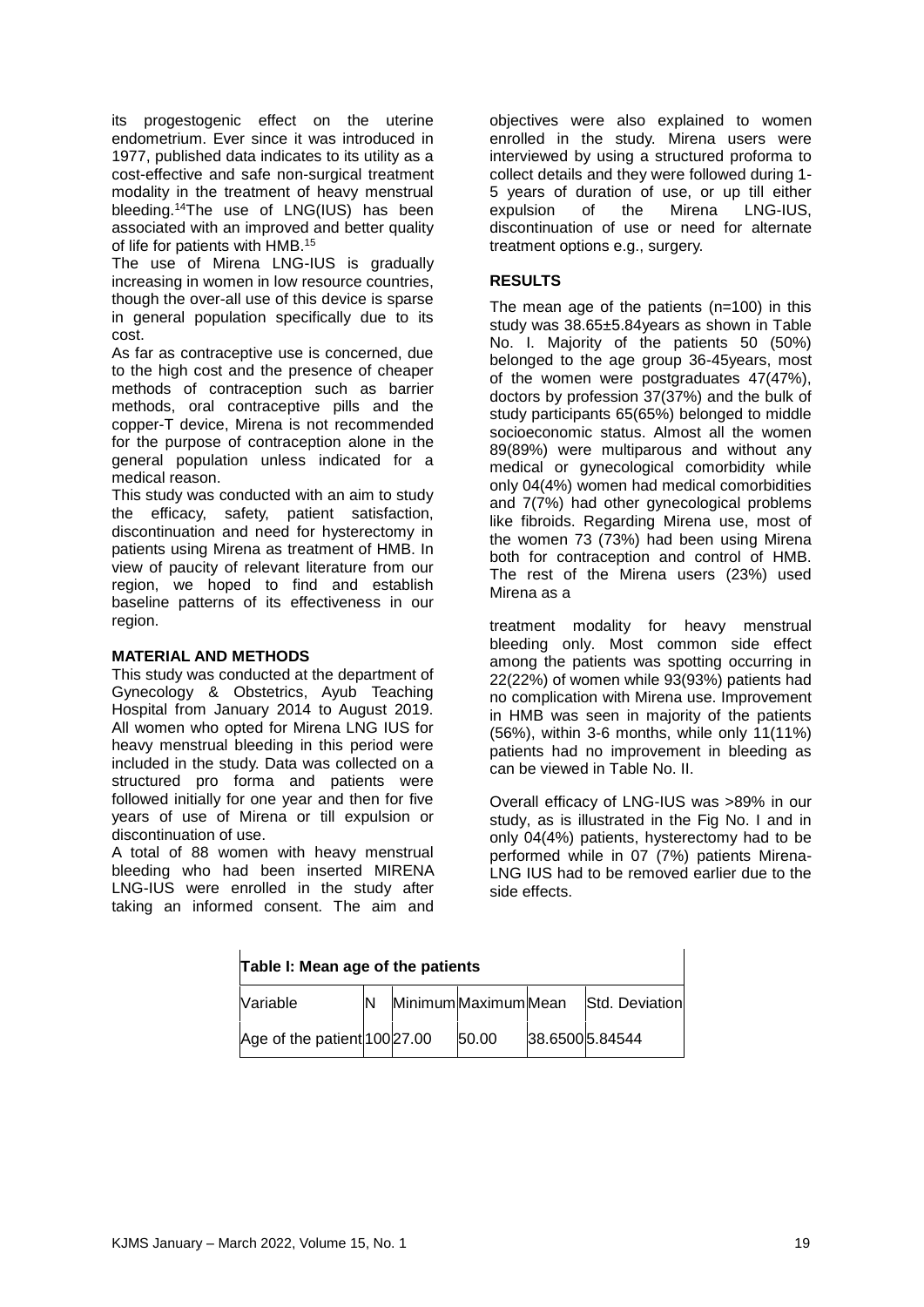## **Table II: Mirena related variables (n=100) Variables Groups**

Indications of Mirena use Contraception & HMB\* HMB only

# **Frequency(%age):** 73(73%) 27(27%)

| Side effects                    | No side effect Spotting Depression Weight gain 35(35%) 22(22%) 07(7%)<br>Breast symptoms Mood swings | 10(10%) 17(17%) 09(9%)      |
|---------------------------------|------------------------------------------------------------------------------------------------------|-----------------------------|
| Complications                   | No complication Expulsion Vasovagal syncope                                                          | $ 93(93\%) 05(5\%) 02(2\%)$ |
| Effect on menstrual<br>bleeding | No improvement<br>Improvement within 1 month Improvement<br>within 3-6 months                        | [11(11%) 33(33%) 56(56%)    |

\*HMB: Heavy menstrual bleeding//

#### **DISCUSSION:**

Heavy menstrual bleeding is present in more than one third of women worldwide and considering the magnitude of the problem, its management will have long lasting effect on the quality of life (QOL) of women as well as incidence of a related common complication such as Iron Deficiency anemia (IDA). 16 , 17

Classically, HMB is a result of a number of anatomical, physiological, and pathological conditions such as uterine fibroids, endometriosis, coagulation disorders, iatrogenic causes  $18$  and sometimes the cause of heavy menstrual bleeding remains unknown and it is termed as dysfunctional uterine bleeding or bleeding of endometrial origin.<sup>19' 20</sup>

In the absence of structural or histological abnormality or a small fibroid, which is not distorting the endometrial cavity, medical treatment of HMB is considered as first line management. Although surgical approach to HMB offers a definitive treatment, it is associated with a number of short- and long-term complications;<sup>21'22</sup> including infection, hemorrhage, wound infection, genito-urinary complications e.g., ureteral injury, urinary retention, pelvic organ prolapse and premature ovarian failure. <sup>23</sup> '<sup>24</sup>

Evidence has accumulated over the years regarding efficacy of levonorgestrel (LNG) releasing intrauterine system as a non-surgical, uterus preserving option for treatment of HMB option for HMB, and this mode of treatment has been found superior to other medical treatment options such as NSAIDs, tranexamic acid, and combined oral contraceptive pills both in efficacy and safety.<sup>25</sup>

In the present study, the use of Mirena LNG IUS resulted in normalization of menstrual blood flow in more than one third of patients by next menstrual cycle, while more than half of patients had improvement and normalization of their menstrual blood flows within 6 months after placement of Mirena LNG-IUS.

Over all efficacy in our study was > 90%, failure of Mirena LNG-IUS was seen in only 4.54% patients, while another 4.54% of the users discontinued using LNG-IUS due to its side effects specifically irregular per vaginal spotting. The efficacy of LNG-IUS in HMB has been reported by Eralil GJ e'tal, in a study from India. They studied 70 women with HMB who used LNG-IUS and the outcome was determined by the Menorrhagia Multi-Attribute Scale (MMAS). <sup>26</sup>

Eralil GJ e'tal reported that 6% patients needed hysterectomy while our results showed 4.54% patients having hysterectomy. These findings are more or less similar to our results.

Similar results have been reported elsewhere in literature. Chi C e, tal, reported a case series of women with inherited bleeding disorders and HMB treated with LNG-IUS who showed an improvement in quality of life and median concentration of hemoglobin in 36 women who received LNG-IUS. The median duration of LNG-IUS use was 33 months in this study.<sup>27</sup> On the other hand; the median use of LNG-IUS use in our study was 38 months (4-58 months).

Overall, patient compliance with Mirena LNG-IUS was >95% in our study. Though we did not use a standardized tool to determine the quality of life after insertion of the device, the general attitude, continuation of LNG-IUS (95%) and efficacy of treatment (90%), favored the trend towards effectiveness of the device. NICE (national institute of clinical excellence) in is evidence review of HMB, 2018, reported discontinuation of LNG-IUS treatment in 7 trials but this was due to adverse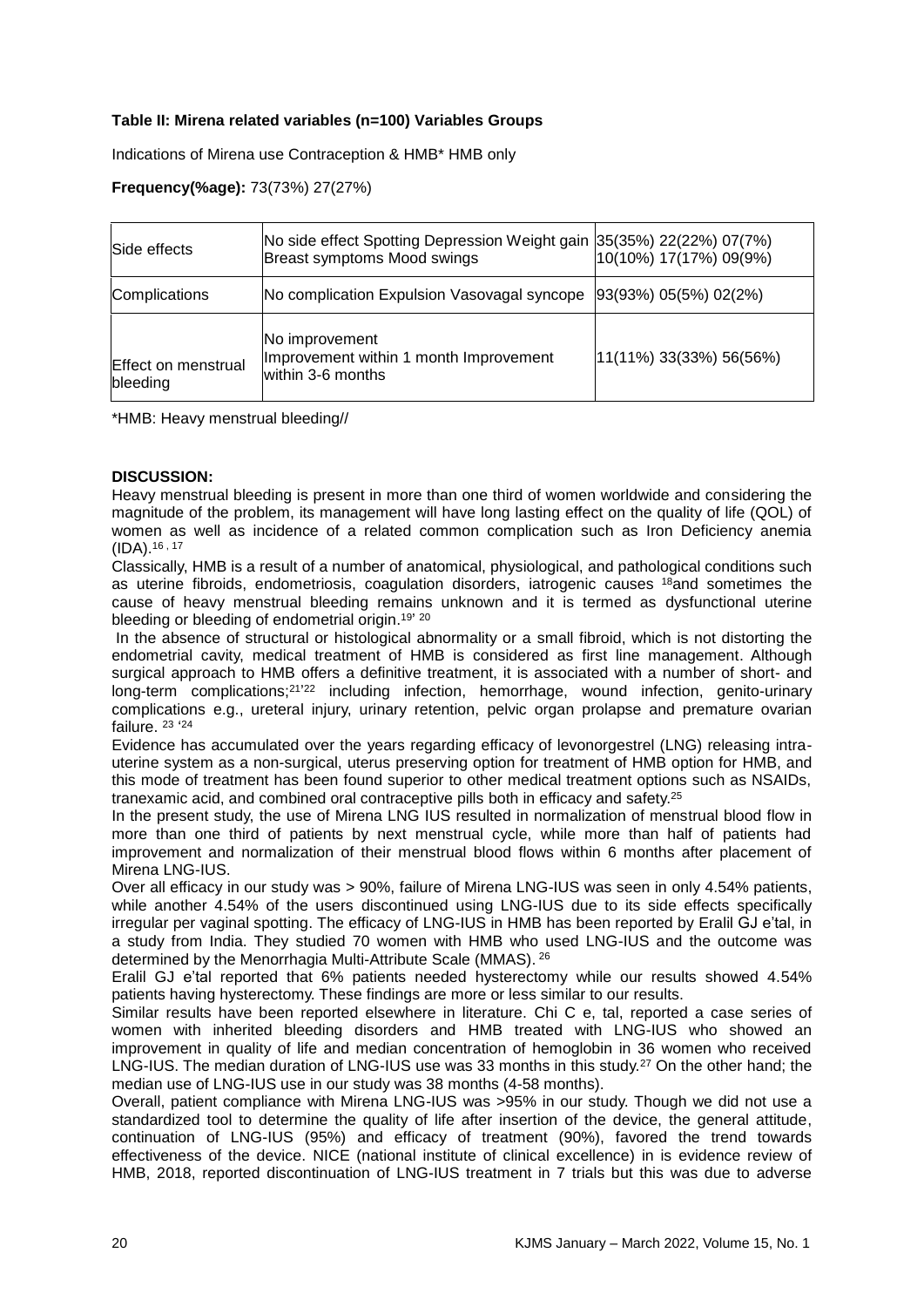effects and most of these women did not find treatment effective. Similarly expulsion of LNG-IUS was seen in 1 out of 25 users (4%) mainly due to chlamydial endometritis not responding to treatment.<sup>28</sup> This discontinuation rate and expulsion risk was comparable to that reported by our study.

Similar reports were published by Chi and colleagues who reported that the use of LNG-IUS in patients with heavy menstrual bleeding resulted in improvement in a number of hematological indices such as hemoglobin, ferritin, reduction in the assessment scores made with the help of PBAC (pictorial blood assessment chart) and quality of life.

A randomized trial by Busfield R e'tal which compared thermal balloon ablation devices with LNG-IUS devices for heavy menstrual bleeding reported no difference between the two in terms of outcomes; however, the use of both was associated with improved quality of life.<sup>29</sup>

Interestingly, it has been reported that the improvement in quality of life as a result of LNG-IUS insertion is comparable to that following endometrial thermal ablation or hysterectomy, in addition to cost-effectiveness.<sup>30</sup>

No national studies were found that focused on cost-effectiveness of Mirena MNG-IUS in patients with heavy menstrual bleeding. There is a misconception in our setup that Mirena LNG-IUS is expensive and therefore is not a preferred treatment option for many. While it is true, most of our study participants were working women who could afford this treatment option and therefore, opted for it. LNG-IUS devices are known for additional benefits in addition to cost-effectiveness such as increased duration of symptom free months and contribution to quality-adjusted life months.<sup>31</sup>

Though hysterectomy has been reported as a cost-effective treatment by S Bhattacharya e'tal but none of the studies he quoted preferred hysterectomy to LNG-IUS due to invasiveness of procedure and increased risk of complications <sup>32</sup>

Masud A e'tal from Pakistan reported that the use of LNG-IUS was associated with increased patient satisfaction, improvement in hematological parameters such as hemoglobin, reduction in number of sanitary pads used in a menstrual cycle and a reduction in blood loss.<sup>33</sup> Similarly, a number of other local studies by Ara S e'tal and Ashraf MN e'tal have reported that the use of LNG-IUS was associated with reduction in menstrual blood loss, early stoppage of menstruation, reduction in number of sanitary pads used in a menstrual cycle and improvement in hemoglobin levels.<sup>34</sup>

Our results in terms of patient satisfaction and normalization of menstrual blood flow are not different from these studies. More than 85% of our study participants had their menstrual blood flow "normalized" within 6 months after insertion of the LNG-IUS.

To sum up, LNG-IUS is an effective non-surgical treatment option for patients with heavy menstrual bleeding and should be offered as the preferred first line treatment option to women who wish to preserve fertility, despite its increased one-time cost.

This study is not without its limitations. The LNG-IUS was not compared with other non-surgical treatment options for heavy menstrual bleeding. Standardized questionnaires were not used for assessment of patient satisfaction. Despite these limitations, we feel that the results are promising for patients wishing to avoid hysterectomy and preserve their fertility.

### **REFERENCES**:

<u>.</u>

1 NICE. Heavy menstrual bleeding: Assessment and management. National Institute of Health and Care Excellence; 2021. Available from: https://www.nice.org.uk/guidance/ng88/resources/heavymenstrual-bleeding-assessment-and-management-pdf-1837701412549

2 NHS. Heavy periods - NHS. NHS - UK. 2018 [cited 2021 Feb 27]. Available from: https://www.nhs.uk/conditions/heavy-periods/

- 3 Davies J, Kadir RA. Heavy menstrual bleeding: An update on management. Thromb Res. 2017;151 Suppl 1:S70–7.
- 4 Gul H, Amin N, Hussain M. Patient satisfaction with mirena in patients aged 35 to 45 with heavy menstrual bleeding Referred to mardan medical complex from January 2014 to december 2016. JBKMC. 2017;1(2):69–71.
- 5 Bitzer J, Serrani, Lahav. Women's attitudes towards heavy menstrual bleeding, and their impact on quality of life. Open Access J Contraception. 2013;(4):21–8.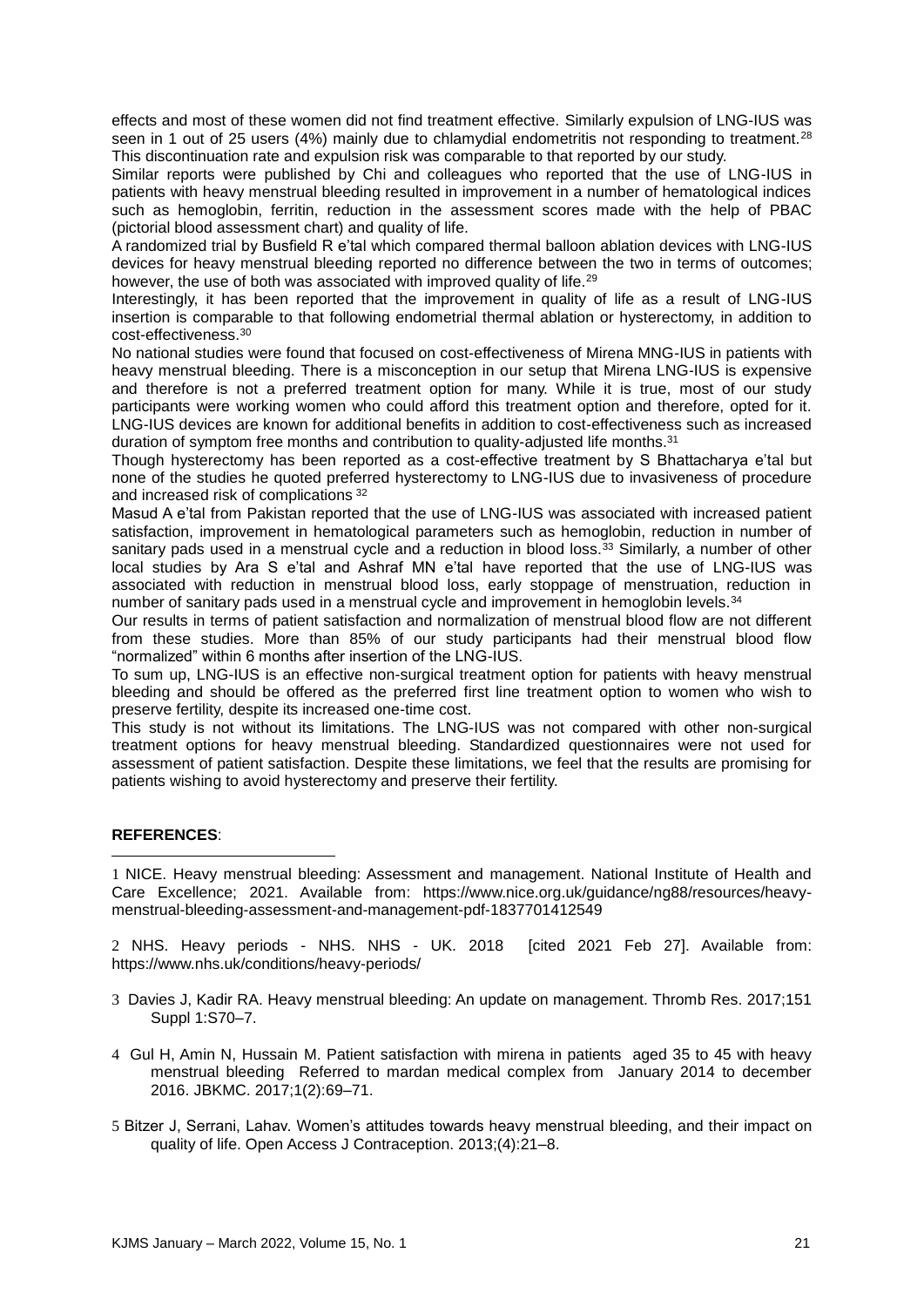6 Luqman M, Bukhari L. Abnormal\excessive uterine hemorrhage: a histopathological study. Pak J Pathol. 1998;9(4):20–4.

7 Farhan I, Akhtar M, Abid R. Prevalence of menstrual disorders in woman of reproductive age group. PJMHS. 2020;14(1):194–6.

8 Yusuf L. Menorraghia's impact on quality of life: A case control study from a teaching Hospital in Lahore. Pak J Med Sci. 2018;34(6):1435–8.

9 Ahamed F, Lohiya A, Kankaria A, Silan V, Kharya P, Rizwan SA. Menstrual disorders and its determinants among married women of rural haryana. J Clin Diagn Res. 2015;9(9):LC06–9.

- 10 Maresh M, Metcalfe M, McPherson K, Overton C, Hall V, Hargreaves J, et al. The VALUE national hysterectomy study: description of the patients and their surgery. BJOG: An International Journal of Obstetrics & Gynaecology. 2002;109(3):302–12.
- 11 Dhamangaonkar PC, Anuradha K, Saxena A. Levonorgestrel intrauterine system (Mirena): An emerging tool for conservative treatment of abnormal uterine bleeding. J Midlife Health. 2015;6(1):26–30.

12 Wright RC. Hysterectomy: past, present, and future. Obstet Gynecol. 1969;33(4):560–3.

13 Chen Y-J, Li Y-T, Huang B-S, Yen M-S, Sheu B-C, Chow S-N, et al. Medical treatment for heavy menstrual bleeding. Taiwan J Obstet Gynecol. 2015;54(5):483–8.

14 Nayar J, Nair SS, George NA. Is LNG-IUS the One-Stop Answer to AUB? J Obstet Gynaecol India. 2018;68(4):253–7

15 Moroni RM, Martins WP, Dias SV, Vieira CS, Ferriani RA, Nastri CO, et al. Combined oral contraceptive for treatment of women with uterine fibroids and abnormal uterine bleeding: a systematic review. Gynecol Obstet Invest. 2015;79(3):145–52.

16 Mawet M, Nollevaux F, Nizet D, Wijzen F, Gordenne V, Tasev N, et al. Impact of a new levonorgestrel intrauterine system, Levosert ® , on heavy menstrual bleeding: results of a one-year randomised controlled trial. The European Journal of Contraception & Reproductive Health Care. 2014;19(3):169–79.

17 Côté I, Jacobs P, Cumming DC. Use of health services associated with increased menstrual loss in the United States. Am J Obstet Gynecol. 2003 Feb;188(2):343–8.

18 Warner PE, Critchley HOD, Lumsden MA, Campbell-Brown M, Douglas A, Murray GD. Menorrhagia I: measured blood loss, clinical features, and outcome in women with heavy periods: a survey with follow-up data. Am J Obstet Gynecol. 2004 May;190(5):1216–23.

- 19 Munro MG, Critchley HOD, Broder MS, Fraser IS, FIGO Working Group on Menstrual Disorders. FIGO classification system (PALM-COEIN) for causes of abnormal uterine bleeding in nongravid women of reproductive age. Int J Gynaecol Obstet. 2011 Apr;113(1):3–13.
- 20 Edlund M. Nonhormonal treatments for heavy menstrual bleeding. J Womens Health (Larchmt). 2011 Nov;20(11):1645–53.
- 21 Marjoribanks J, Lethaby A, Farquhar C. Surgery versus medical therapy for heavy menstrual bleeding. Cochrane Database Syst Rev. 2006;(2):CD003855.

22 Spilsbury K, Hammond I, Bulsara M, Semmens JB. Morbidity outcomes of 78,577 hysterectomies for benign reasons over 23 years. BJOG. 2008;115(12):1473–83.

<u>.</u>